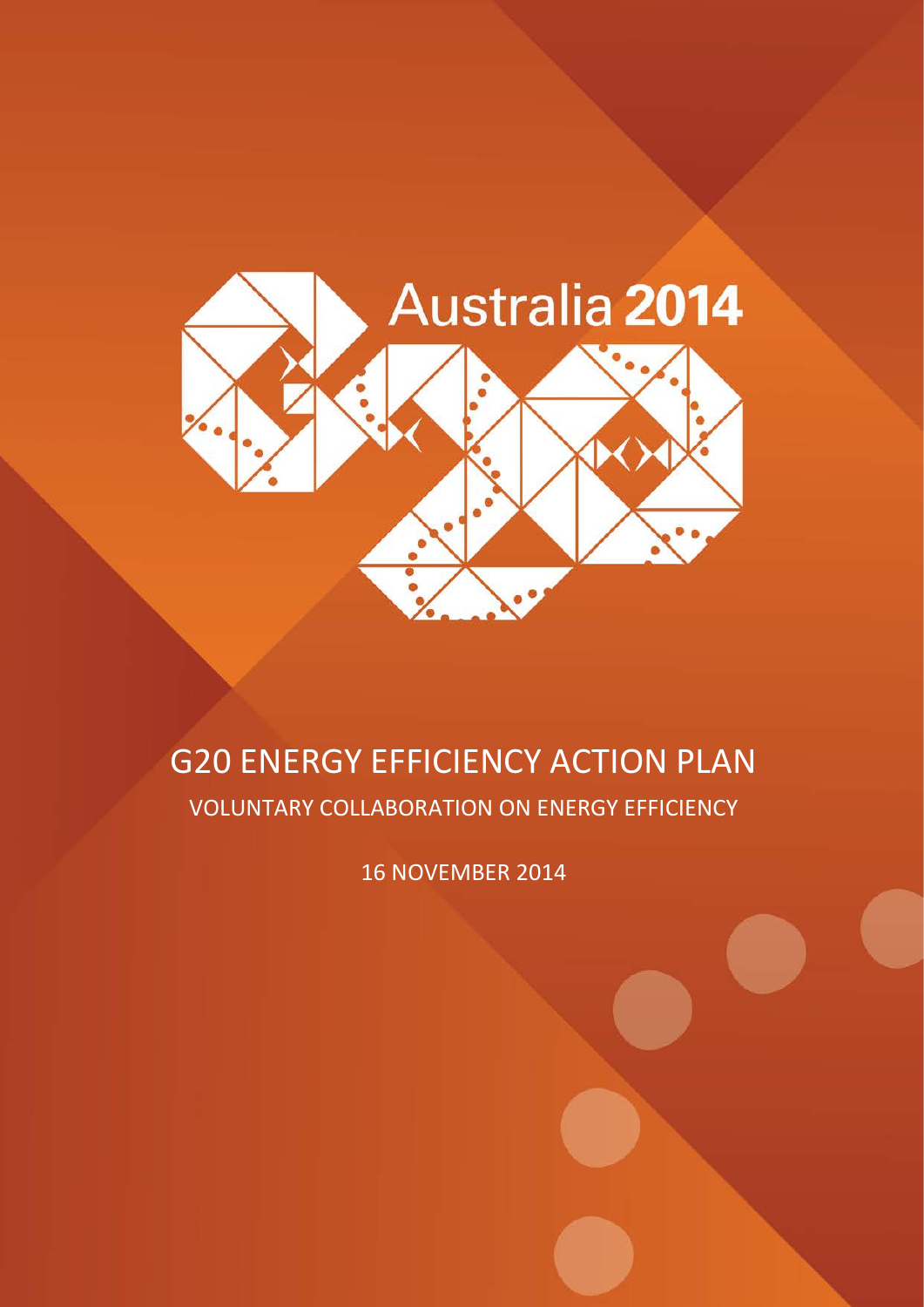# 1. Executive summary

- 1.1 Energy efficiency is a priority for G20 members. As the world's leading economies, and consumers of more than 80 per cent of the world's energy, G20 members agree that increased collaboration on energy efficiency can drive economic activity and productivity, strengthen energy security and improve environmental outcomes. It can also cut costs for businesses and households. By sharing approaches and working towards harmonisation where appropriate, countries can drive business efficiencies.
- 1.2 The G20 Energy Efficiency Action Plan (the Action Plan) is a practical plan to strengthen voluntary energy efficiency collaboration in a flexible way. It allows countries to share knowledge, experiences and resources by choosing, on an opt-in basis, preferred activities that best reflect their domestic priorities.
- 1.3 In developing the Action Plan, G20 members have considered the significant work being done through existing international bodies and multilateral arrangements on energy efficiency. G20 members have focused on how they could add value, for example by addressing emerging challenges and gaps in existing work or adding momentum to existing collaboration.
- 1.4 The Action Plan documents six areas of energy efficiency work for ongoing collaboration and knowledge sharing among G20 members and other participating countries, as set out in the table below. Three areas will involve new G20-led work in which participating countries will address an emerging challenge or a gap in existing international collaboration. In the other three areas, participating countries will add value by expanding or enhancing existing international collaboration. The Action Plan also foreshadows other areas for possible future collaboration. G20 members and guest countries have selected, based on national priorities and capabilities, the specific areas of work in which they will participate.
- 1.5 The International Partnership for Energy Efficiency Cooperation (IPEEC) will support collaboration under the Action Plan. IPEEC will fully cooperate with expert organisations including the International Energy Agency (IEA), the International Energy Forum (IEF), the Organisation for Economic Development (OECD), the Organisation of the Petroleum Exporting Countries (OPEC) and the International Renewable Energy Agency (IRENA). In 2015, IPEEC will report to the G20, through the Energy Sustainability Working Group (ESWG), on collaboration under the Action Plan, and on possible next steps for G20 consideration. IPEEC will consult with such organisations in preparation of the report.
- 1.6 G20 members and other participating countries acknowledge the importance of providing sufficient resourcing to IPEEC and other participating international organisations, through voluntary financial and in-kind contributions, to enable them to support the Action Plan.

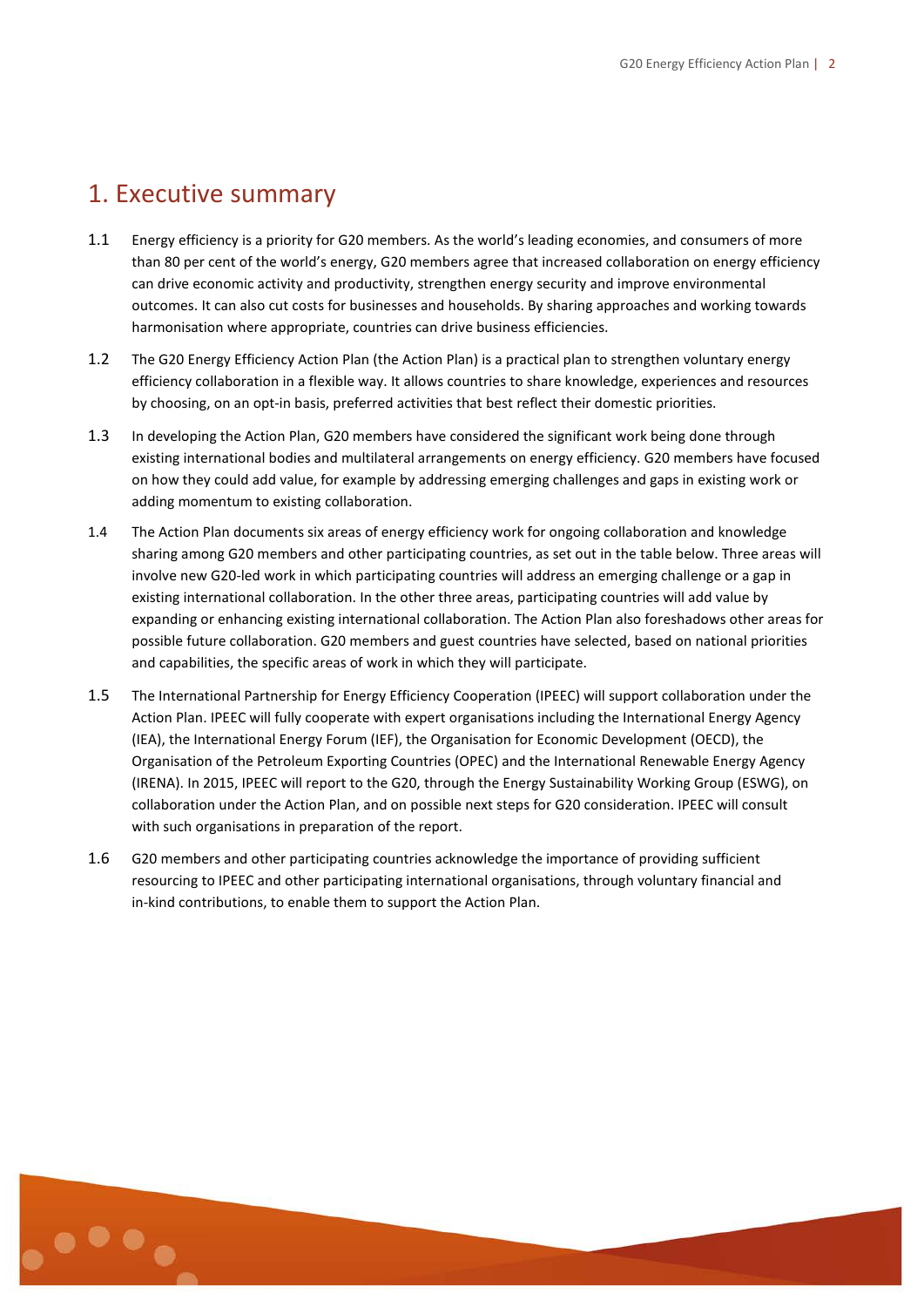# PRIORITIES AND KEY ACTIONS

# Collaboration and knowledge sharing

| <b>PRIORITIES FOR NEW WORK</b>                                                           |                                                                                                                                                                                                                                                                                                                                                                                                                                                                                                                                                                                                                                          |
|------------------------------------------------------------------------------------------|------------------------------------------------------------------------------------------------------------------------------------------------------------------------------------------------------------------------------------------------------------------------------------------------------------------------------------------------------------------------------------------------------------------------------------------------------------------------------------------------------------------------------------------------------------------------------------------------------------------------------------------|
| <b>Priorities</b>                                                                        | <b>Key Actions</b>                                                                                                                                                                                                                                                                                                                                                                                                                                                                                                                                                                                                                       |
| Vehicles: Improving vehicle<br>energy efficiency and<br>emissions performance            | Participating countries will work together to improve vehicle energy<br>efficiency and emissions performance, particularly for heavy duty vehicles.<br>In 2015, this work will include developing recommendations, for G20<br>consideration, including for strengthened domestic standards in G20<br>countries in as many areas as possible related to clean fuels, vehicle<br>emissions and vehicle fuel efficiency, and for green freight programs.<br>Participating countries will work together with IPEEC and relevant expert<br>international organisations to establish a new IPEEC Transport Task Group<br>to support this work. |
| Products: Networked<br>devices                                                           | Participating countries will work together to accelerate the<br>development of new ways to improve the energy efficiency of<br>networked devices. In 2015, this work will include consideration of<br>options for goals for reducing the global standby mode energy<br>consumption of networked devices.                                                                                                                                                                                                                                                                                                                                 |
| Finance: Enhancing capital<br>flows to energy efficiency<br>investments                  | Participating countries will work together to establish a new IPEEC Energy<br>Efficiency Finance Task Group to engage with the international finance<br>community and develop options for promoting the flow of private and public<br>capital to energy efficiency investments.                                                                                                                                                                                                                                                                                                                                                          |
| <b>PRIORITIES FOR ACCELERATING EXISTING INTERNATIONAL WORK</b>                           |                                                                                                                                                                                                                                                                                                                                                                                                                                                                                                                                                                                                                                          |
| <b>Priorities</b>                                                                        | <b>Key Actions</b>                                                                                                                                                                                                                                                                                                                                                                                                                                                                                                                                                                                                                       |
| <b>Buildings: Improving</b><br>metrics and performance                                   | Participating countries will work together to take forward recent IPEEC<br>Building Energy Efficiency Task Group (BEET) recommendations, including by<br>furthering collaboration on best practices in national building codes, metrics,<br>rating, labelling and disclosure.                                                                                                                                                                                                                                                                                                                                                            |
| Industrial energy<br>management: Making<br>industrial processes more<br>energy efficient | Participating countries will cooperate to accelerate the work of the<br>existing IPEEC Global Superior Energy Performance Partnership (GSEP)<br>Energy Management Working Group and the Energy Management Action<br>Network (EMAK) Task Group.                                                                                                                                                                                                                                                                                                                                                                                           |
| Electricity generation:<br>Sharing high-efficiency,<br>low-emissions<br>technologies     | Participating countries will work together, through the existing IPEEC<br>GSEP Power Working Group, to develop a detailed implementation plan<br>for sharing knowledge of high-efficiency, low emissions electricity<br>generation technologies that are consistent with our climate activities<br>and commitments.                                                                                                                                                                                                                                                                                                                      |

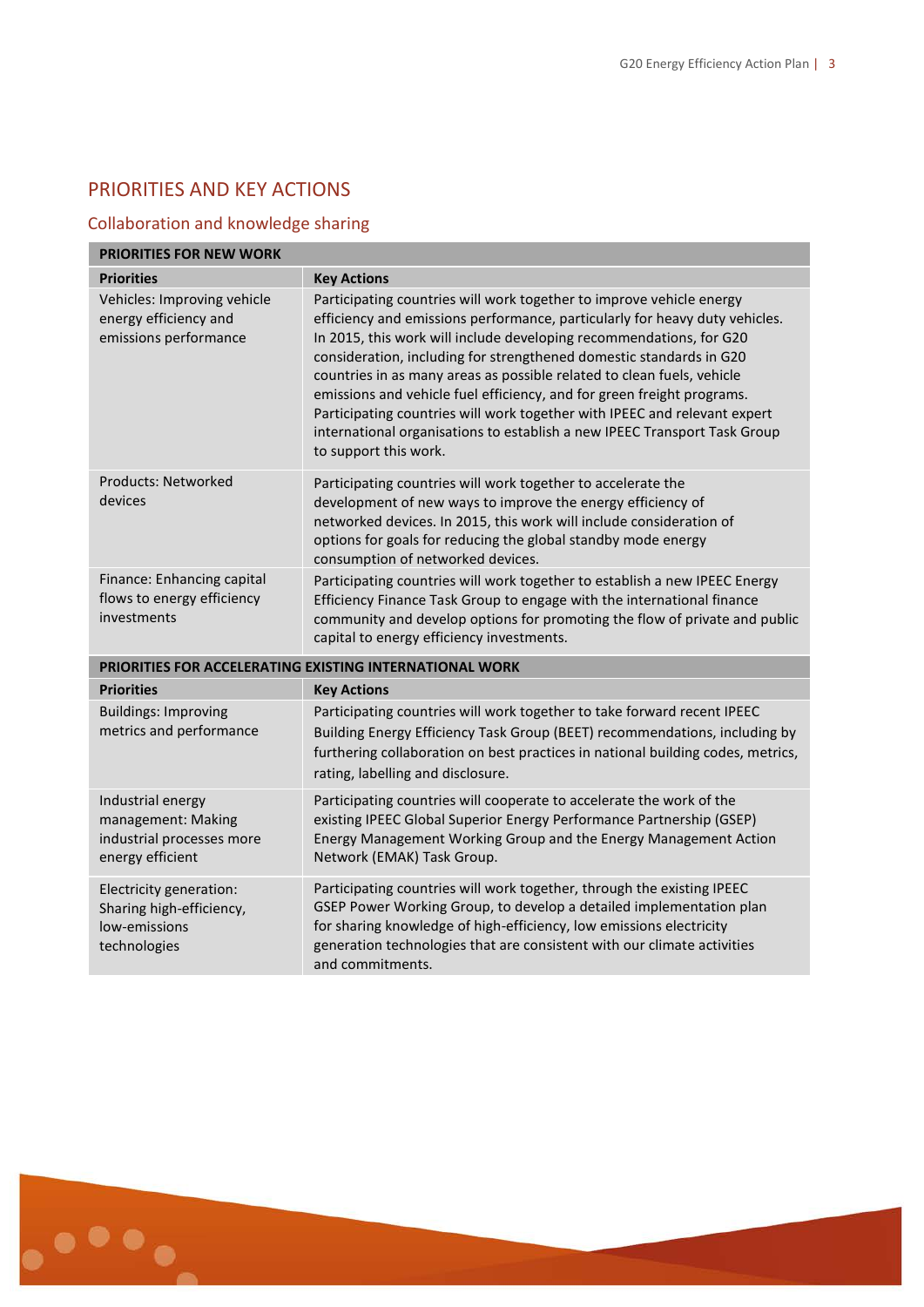# 2. Priorities for new work

2.1 Vehicles, networked devices and financing are areas where G20 members can add value by addressing an emerging challenge or a gap in existing international collaboration.

## **VEHICLES**

### Improving vehicle energy efficiency and emissions performance

#### **KEY ACTIONS**

Participating countries will work together to improve vehicle energy efficiency and emissions performance, particularly for heavy duty vehicles. In 2015, this work will include developing recommendations, for G20 consideration, including for strengthened domestic standards in G20 countries in as many areas as possible related to clean fuels, vehicle emissions and vehicle fuel efficiency, and for green freight programs. Participating countries will work together with IPEEC and relevant expert international organisations to establish a new IPEEC Transport Task Group to support this work.

- 2.2 **The problem**: The transport sector is a major consumer of energy and source of related emissions. Globally, the transport sector is estimated to account for around 20 per cent of total energy use. The IEA estimates that transport energy use could increase by as much as 70 per cent globally by 2050 unless energy efficiency and other policies are significantly strengthened. The IEA also suggests that ambitious policy and technology development, and implementation, could mitigate much of this growth. Heavy duty vehicles – trucks, buses and other large vehicles – are one area of particular focus. Globally, heavy-duty vehicles only make up about 10 per cent of the vehicle fleet, but they consume around half of all transport fuels and emit even higher fractions of vehicular air pollutants. About 75 per cent of global HDV sales occur in G20 countries.
- 2.3 **G20's approach**: This work, which will be coordinated by the United States, will evaluate and promote opportunities for faster development and introduction of more stringent domestic vehicle fuel efficiency requirements and air pollution emissions standards for new vehicles, as well as related national fuel quality standards and green freight programs. The expertise of specialist international organisations, such as the International Council on Clean Transportation (ICCT), the Global Fuel Economy Initiative (GFEI), and the International Transport Forum (ITF), will be an important input to this work. While such standards are applied domestically, in accordance with differing national circumstances and priorities, international work can accelerate technical development of standards and testing regimes and facilitate voluntary harmonisation. Harmonisation of national standards helps reduce development costs for new vehicles and lessens the regulatory burden. This work will include collaboration and exchange of experiences and best practices on relevant national standards.
- 2.4 In 2015, there will be a focus on heavy duty vehicles, whose environmental impacts are disproportionately high and for which standards and technology are less developed. New collaborative work in this area could help participating countries to develop techniques for effectively measuring, comparing and controlling the fuel consumption and environmental impacts of heavy duty vehicles. This could in turn facilitate the development and implementation of common approaches and coordinated national standards. Recommendations could cover vehicle-based and fuel-based approaches for reducing the energy*,* environment and climate impacts of heavy duty vehicles. These include engine efficiency and performance improvements, aerodynamics and tyre improvements, the increased supply and use of complementary fuels including biofuels and natural gas and more.

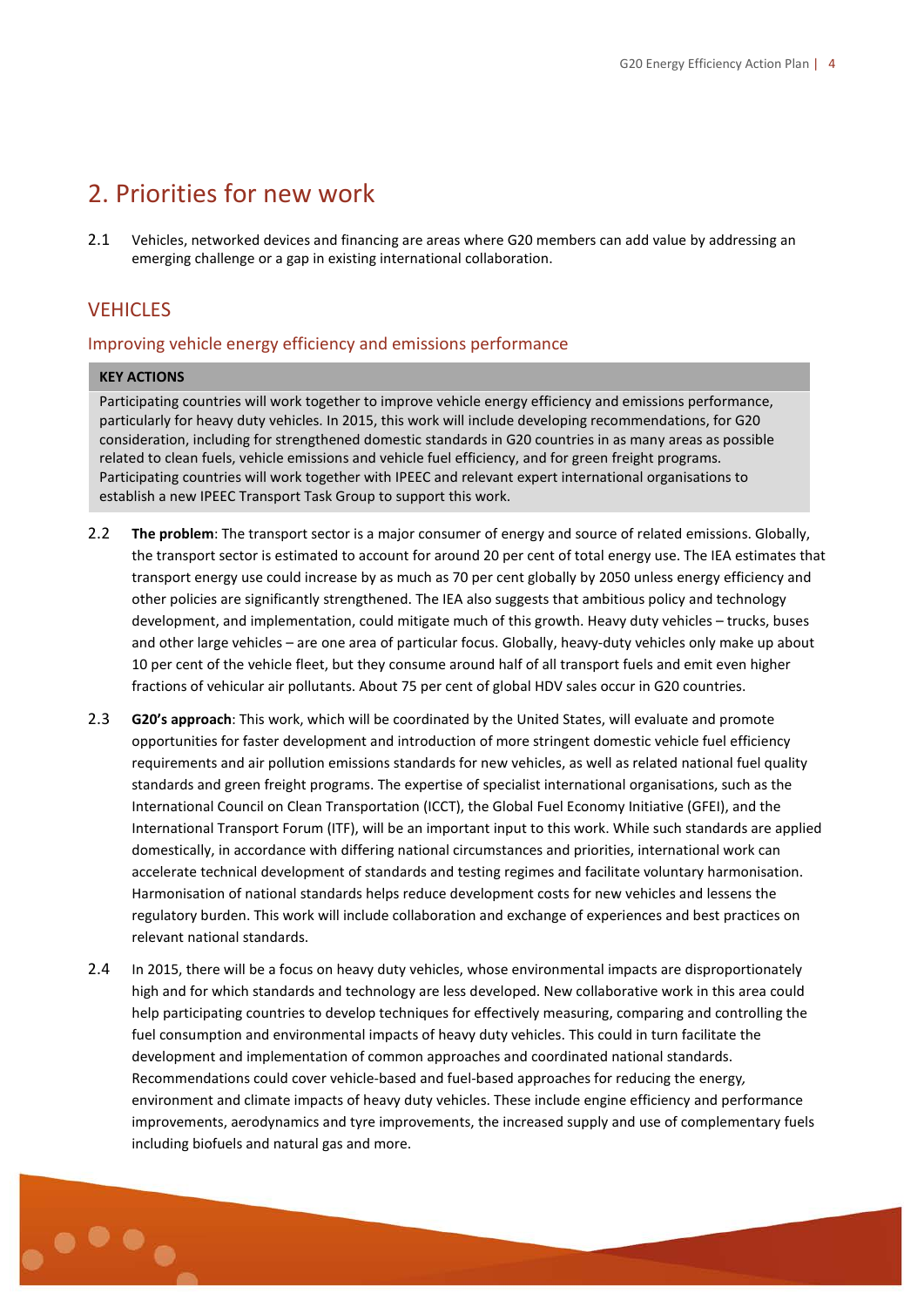2.5 With respect to light duty vehicles, participating countries may consider strengthening support for and participation in the GFEI. This collaborative activity is currently supported by the IEA, United Nations Environment Programme (UNEP), the Fédération Internationale de l'Automobile (FIA) Foundation, the ITF and the ICCT. Participating countries could support the GFEI to increase collaborative activity and research, better share knowledge and experiences with light duty vehicle fuel efficiency standards and programs (and on related air pollution and fuel quality issues), and achieve more rapid improvements in the fuel efficiency of vehicles internationally. Participating countries may also consider further action in support of GFEI's overall aim of improving fuel efficiency.

## **PRODUCTS**

### Networked devices

### **KEY ACTIONS**

Participating countries will work together to accelerate the development of new ways to improve the energy efficiency of networked devices. In 2015, this work will include consideration of options for goals for reducing the global standby mode energy consumption of networked devices.

- 2.6 **The problem**: Networked devices are widely traded internationally. These devices include smart phones, computers, televisions, set top boxes, printers and other office equipment, and increasingly white goods, lighting equipment, kitchen appliances and heating and cooling products. International collaboration towards voluntary harmonisation of domestic product energy efficiency standards can reduce barriers to trade that arise from differing standards. This reduces compliance and regulatory burdens on industry and reduces product development costs. It can also facilitate pooling of resources in research and innovation. International collaboration around the energy efficiency of networked devices could be deepened, leading to more rapid realisation of benefits for all countries, including reductions in energy demand and peak load infrastructure requirements.
- 2.7 The growing energy consumption of networked devices when they are not in use but are in standby mode is an emerging challenge. Networks routinely "wake" such devices, leading to additional and often unnecessary power consumption. Many devices use as much energy in standby mode as they do when they are in use. With the global trend towards an "internet of things", the IEA estimates that up to 50 billion devices may be connected to networks by 2020. Already, the annual standby power consumption of networked devices is estimated at over 600 TWh. This is greater than Canada's total annual electricity consumption in 2011. By 2025, global standby power consumption is projected to nearly double. However, the IEA estimates that wider uptake of today's best practice technologies could reduce this consumption by 65 per cent.
- 2.8 **G20's approach:** Participating countries will work with the IEA, to expand relevant research and information sharing, and to accelerate the development of product standards, particularly on technologies that would enable devices to power down and use less energy when in standby mode. This work could also include development of a policy framework to reduce energy consumption of networked devices when in standby mode. This could be achieved by intensifying international cooperation through inter alia the IEA's Energy Efficient End-use Equipment (4E) initiative and through the Super-efficient Equipment and Appliance Deployment (SEAD) initiative of the Clean Energy Ministerial (CEM) and IPEEC. The United Kingdom will coordinate G20 work on networked products.
- 2.9 In 2015, participating countries will consider options for goals for reducing the global standby mode energy consumption of networked devices.

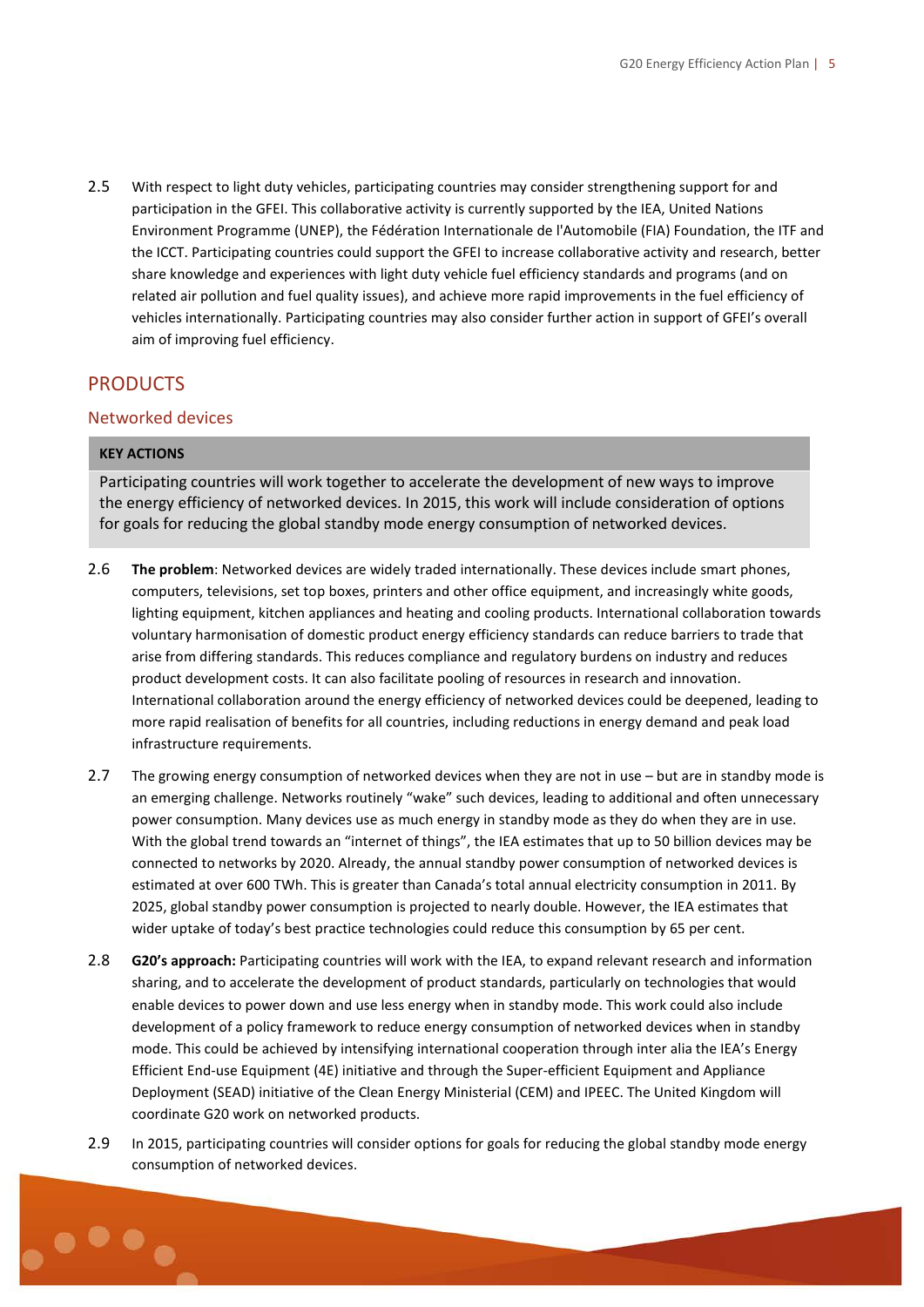## FINANCE

## Enhancing capital flows to energy efficiency investments

#### **KEY ACTIONS**

Participating countries will work together to establish a new IPEEC Energy Efficiency Finance Task Group to engage with the international finance community and develop options for promoting the flow of private and public capital to energy efficiency investments.

- 2.10 **The problem:** To realise the multiple benefits of energy efficiency, greater investment in energy efficiency is needed across G20 countries. Actions to improve energy efficiency – including making power generation cleaner and more efficient, retrofitting buildings, promoting uptake of more efficient appliances and equipment, and investing in public transport – are often costly and require access to affordable finance.
- 2.11 This need arises while G20 budgets are thinly stretched across many public policy priorities and are unlikely to be sufficient to realise all of the opportunities of improved energy efficiency. There is a need and opportunity to facilitate greater access to capital to finance energy efficiency activities: both private capital on commercially attractive terms, and public capital such as that arranged through multilateral development banks such as the World Bank as well as national development banks. However, energy efficiency is a different investment class to major infrastructure projects, as projects can be small and scattered across thousands of sites making estimates of revenue from energy savings harder to quantify. So financial institutions require reliable analytical tools to provide sufficient credit certainty and minimise risk premiums on credit facilities. Governments can generate confidence and provide certainty for private investors through well-informed policies and programs.
- 2.12 **G20's approach**: Participating countries will work with IPEEC to create an Energy Efficiency Finance Task Group, supported by the OECD and other relevant international organisations and initiatives (including the World Bank, the IEF, the Energy Efficiency Financial Institutions Group and the United Nations Environment Programme Finance Initiative), to facilitate a high-level dialogue with representatives of the international finance community. Mexico and France will coordinate this work. G20 members would also draw on the work of the G20 Investment and Infrastructure Working Group (IIWG) to ensure that the lessons learned by the IIWG are applied where appropriate.
- 2.13 The task group will contribute to best practice and capacity building by collecting and analysing case studies of successful financing initiatives on both the demand side (borrowers) and the supply side (banks and investors). Lessons learned will be disseminated through best practice toolkits, information packs, online tutorials and direct engagement. The dialogue between the energy efficiency community and financial institutions will be used to develop options for policy approaches that better facilitate the flow of private and public capital into energy efficiency investments. This will include identifying issues for energy efficiency investment finance from the perspectives of both demand (borrowers) and supply (banks and investors); and identifying appropriate policy and market approaches – such as financial instruments, standards and tools and services – to address these issues.

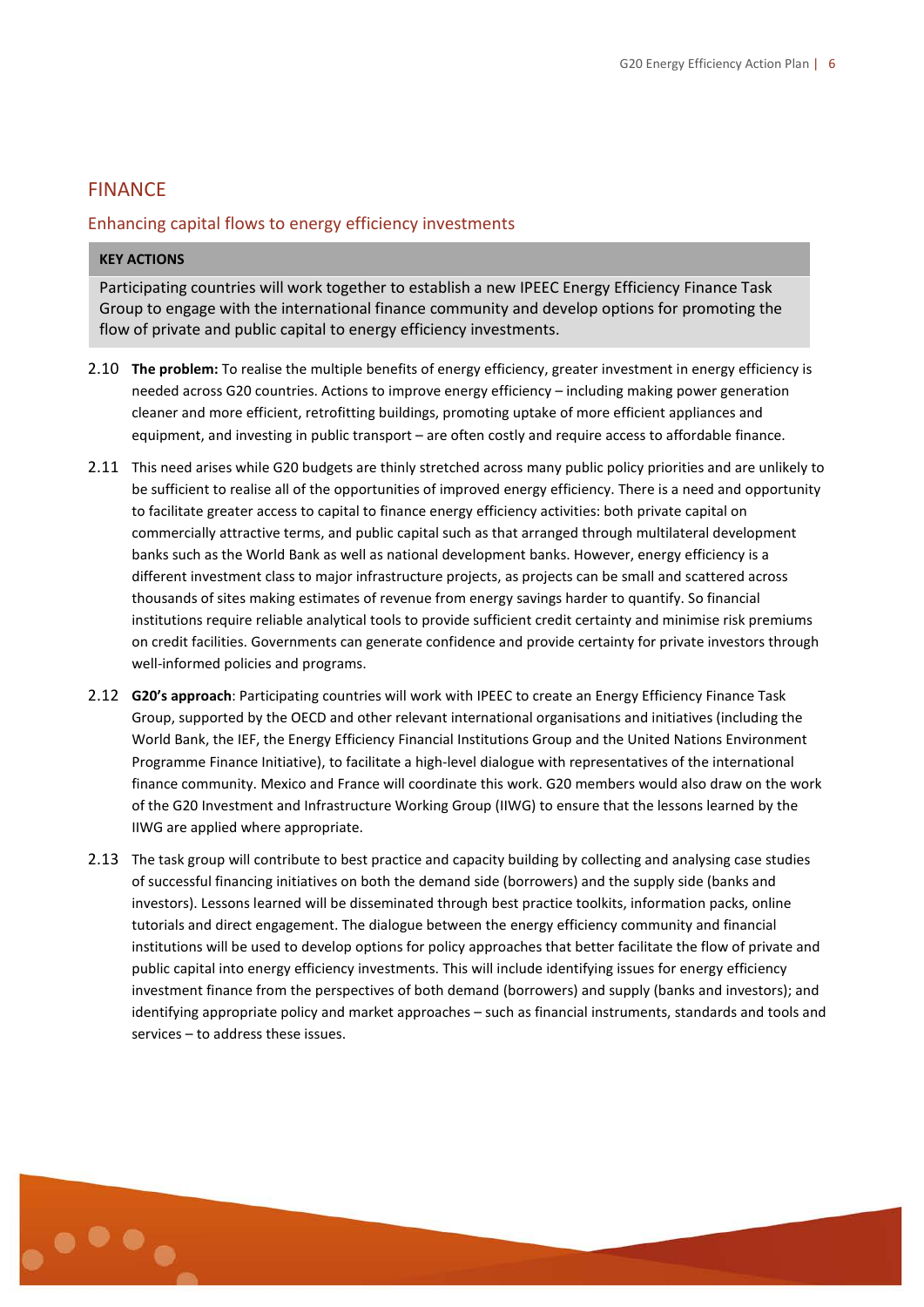# 3. Priorities for accelerating existing international work

3.1 Buildings, industrial energy management and electricity generation are areas where G20 members can add value by expanding or enhancing existing international collaboration.

# BUILDINGS

## Improving metrics and performance

### **KEY ACTIONS**

Participating countries will work together to take forward recent IPEEC Building Energy Efficiency Task Group (BEET) recommendations, including by furthering collaboration on best practices in national building codes, metrics, rating, labelling and disclosure.

- 3.2 **The problem**: Worldwide, buildings account for over 30 per cent of total final energy consumption, much of which can be avoided through design, components (such as glazing), equipment, systems and control strategies, all of which can be cost-effective. In G20 countries experiencing rapid economic growth, energy efficiency opportunities for new buildings may be the focus. Other G20 members could retrofit a large stock of existing buildings to improve energy performance. While building designs and construction techniques can be localised, there are opportunities to share best practice policy models and design concepts. There are also opportunities to work towards voluntary harmonisation of domestic standards for building products, where international trade is significant.
- 3.3 Three examples of areas where best practices could usefully be shared are performance codes, building energy data and rating and disclosure. Performance codes remain the "workhorses" of the building energy efficiency world, and can bring about such benefits as reduced lifecycle operating costs for buildings, reduced peak electricity demand, and improved occupant health outcomes. Concerted action on building energy data can improve the availability, quality and utility of metrics. Rating and disclosure is a market-based approach that is not prescriptive of outcomes but makes building energy performance visible; and there is growing evidence that building owners and occupants act on information provided through rating and disclosure, even where not required to do so.
- 3.4 **G20's approach:** Participating countries will work through the existing IPEEC Building Energy Efficiency Task group (BEET), co-ordinated jointly by the United States and Australia, together with the IEA and the Global Superior Energy Performance (GSEP) partnership. BEET has conducted work on building rating systems and, at the request of the Major Economies Forum on Energy and Climate (MEF), identified key areas for further international collaboration and developed options for metrics to gauge progress in building performance.
- 3.5 BEET's focus in 2015 will be work to promote uptake of best practices in the field of building energy performance codes and to develop and track building energy efficiency metrics, working through the IEA. The work on codes could highlight the continuing importance of effective energy performance requirements in building codes, including reviewing national code outcomes and capacity building and support for countries wishing to strengthen their codes. This work could also consider national mechanisms to support compliance with building codes, as compliance is acknowledged to be a concern in many countries. Further work on metrics will help gauge progress and identify opportunities for improvement in building energy performance.

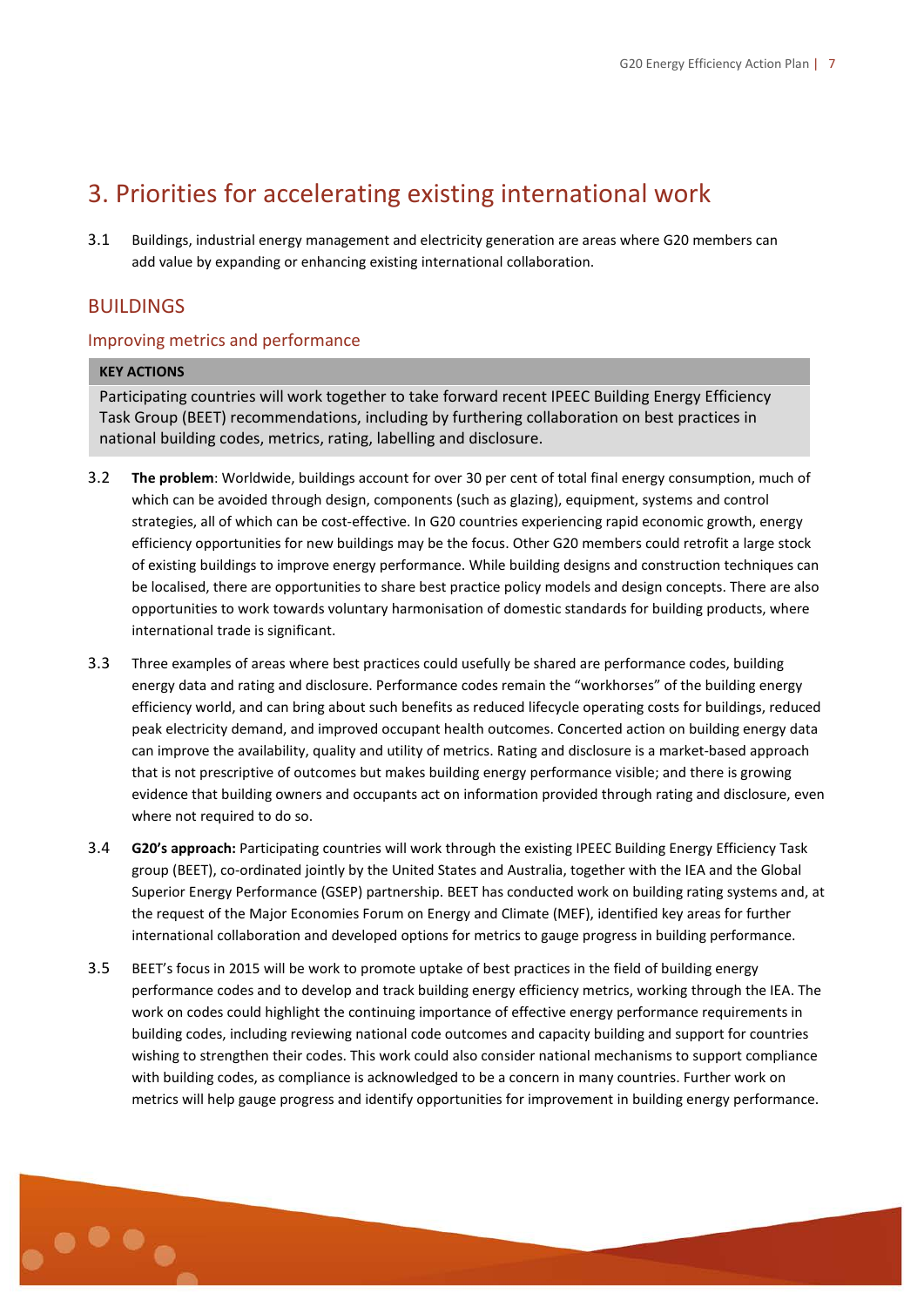3.6 Previously BEET has identified priorities to promote awareness and take-up of building rating, labelling and disclosure tools. Further activities in this area could focus on documenting and information sharing on best practice national policy models, ratings and disclosure mechanisms, common metrics and methodologies, and capacity building.

# INDUSTRIAL ENERGY MANAGEMENT

## Making industrial processes more energy efficient

### **KEY ACTIONS**

Participating countries will cooperate to accelerate the work of the existing IPEEC Global Superior Energy Performance Partnership (GSEP) Energy Management Working Group and the Energy Management Action Network (EMAK) Task Group.

- 3.7 **The problem:** As many industrial processes are energy-intensive, industrial energy efficiency improvement is a cost-effective strategy.
- 3.8 **G20's approach:** Participating countries will work to accelerate the uptake of industrial energy management systems through existing IPEEC working groups, the GSEP Energy Management Working Group (which is a joint IPEEC-CEM initiative) and the Energy Management Action Network (EMAK).
- 3.9 Expanded participation in the GSEP and EMAK will help to build capacity through wider sharing of tools and best practices on the use of energy management systems. Specifically, wider voluntary uptake of the ISO 50001 energy management protocol could deliver significant energy efficiency benefits in the industrial sector. The ISO 50001 energy management system respects the diversity of industrial and process systems across different countries, and is adaptable to a range of sectors and circumstances.
- 3.10 A number of G20 members are already involved in existing work of the GSEP and EMAK working groups, including Australia, Canada, China, the European Union, India, Japan, Korea, Mexico, South Africa and the United States.

# ELECTRICITY GENERATION

## Sharing high-efficiency, low-emissions technologies

### **KEY ACTIONS**

Participating countries will work together, through the existing IPEEC GSEP Power Working Group, to develop a detailed implementation plan for sharing knowledge of high-efficiency, low- emissions electricity generation technologies that are consistent with our climate activities and commitments.

3.11 **The problem**: Global electricity generation expanded more than five-fold over the 20 years to 2011, with fossil fuels accounting for the largest share of this growth. Forecast rapid economic development in many countries in coming decades means electricity demand and generation growth will continue. This will require vast investments in electricity generation and transmission/distribution capacity.

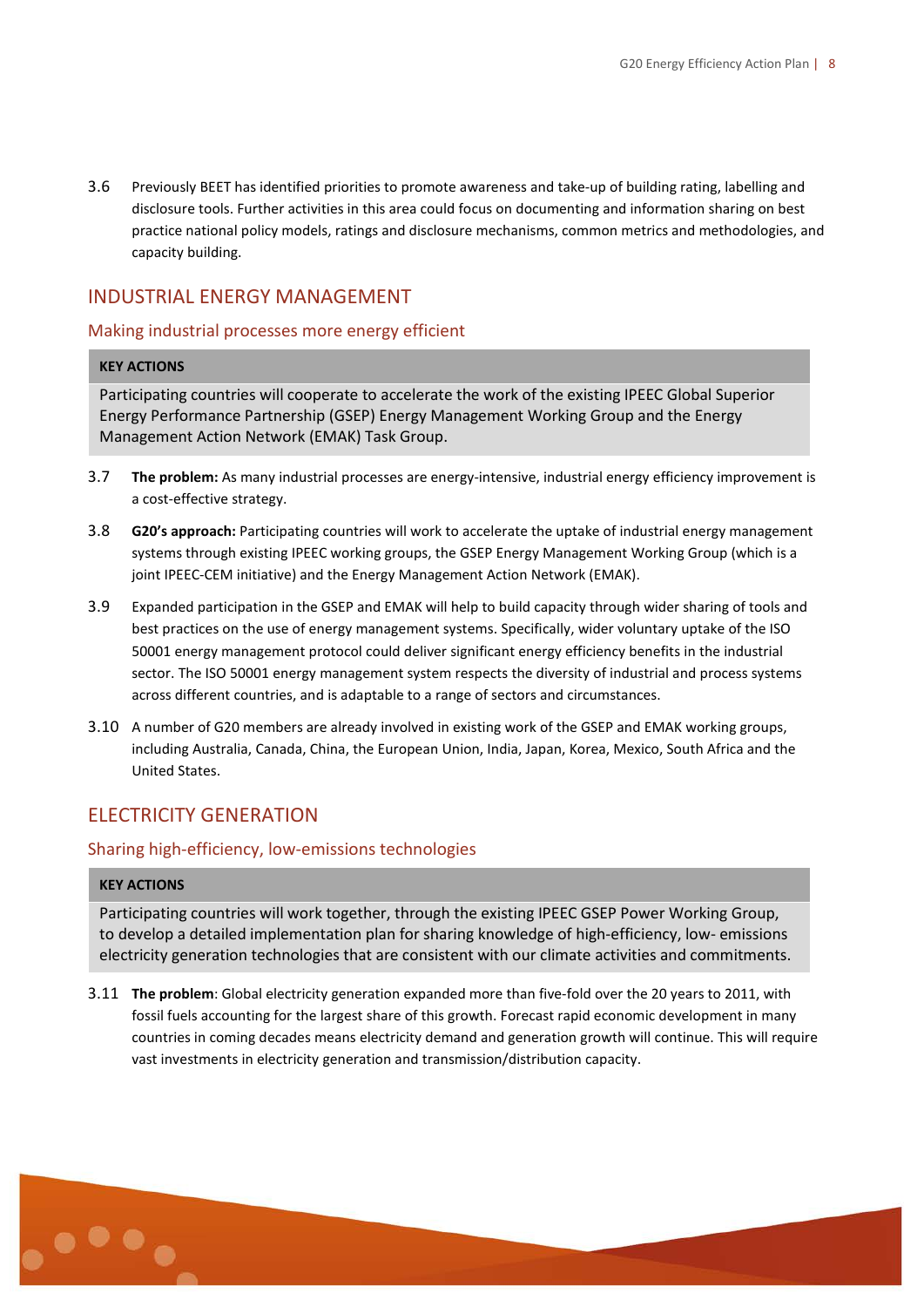- 3.12 Improvements in energy efficiency on the demand (consumption) side are an effective strategy to reduce the burdens associated with such rapid demand growth. Electricity generators that convert primary fossil fuels into electricity are likely to continue to be major consumers of such fuels due to the affordability and availability of fossil fuels. Therefore, improvements in the energy efficiency of (supply side) conventional power generation technologies, including by the introduction of high-efficiency, low-emission power plants, can help to reduce CO2 emissions.
- 3.13 **G20's approach***:* Participating countries will work together, through the existing IPEEC Global Superior Energy Performance Partnership (GSEP) Power Working Group coordinated by Japan, to increase understanding of high-efficiency, low emissions technologies that contribute to lowering of greenhouse gas emissions. A number of G20 members are involved in ongoing work of the GSEP Power Working Group.

# 4. Areas for future consideration

- 4.1 In addition to the priorities set out above, several other areas of work received support from G20 members and other participating countries and may, along with other possible areas, be considered further by the G20 in future years. These include the areas noted below.
- 4.2 **Network of implementing organisations:** This network, which Japan is establishing, is designed to build capability and support best practice knowledge sharing on energy efficiency implementation across several sectors and technologies. An expanded network would build on the work of existing institutions such as the Energy Conservation Center, Japan (ECCJ), which is also expected to function as the Energy Efficiency Facilitating Hub in Tokyo for the UN Sustainable Energy for All (SE4All) work. The G20 may in future consider how this network could be further enhanced.
- 4.3 **Energy efficiency data:** The IEA and France have proposed a Joint End Use Data Initiative (JEUDI) which could enhance data collection and indicator analysis on energy efficiency. This would provide governments with further evidence to help them realise significant energy efficiency opportunities. It would also help to develop shared techniques for measuring and projecting the benefits of energy efficiency and could support investment decision-making. Some elements of the proposed JEUDI work are being considered as part of work on buildings through the BEET 4 work plan, which will focus on developing metrics through the IEA. G20 members may in the future consider support for other elements and related work on data being conducted by the IEF.